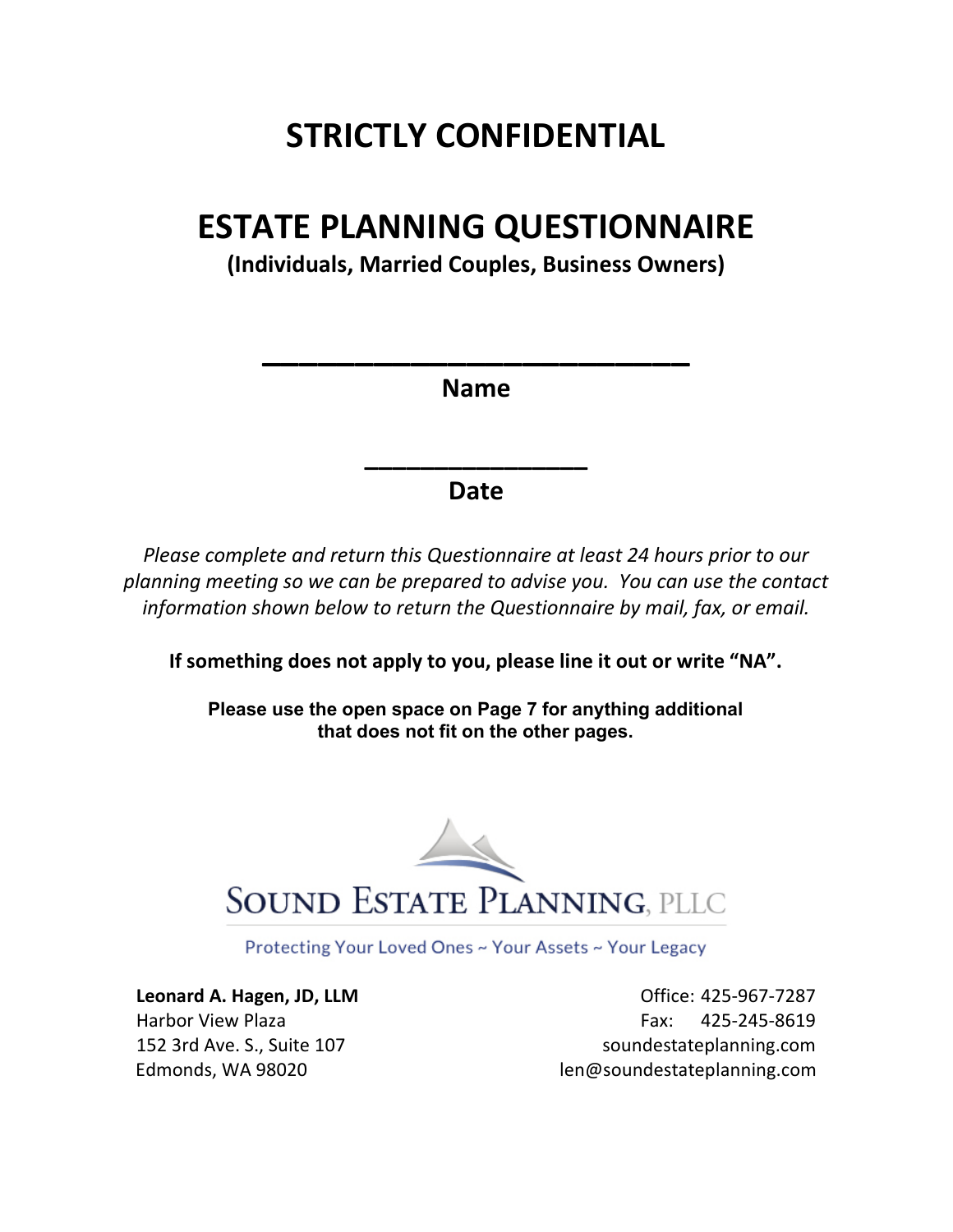**□ Please check this box if you are single (ignore "spouse" information)**

### **SECTION I – PERSONAL**

|                                                                                                                |                                                                                    | <b>SELF</b> |                                                                                                                      |                  | <b>SPOUSE</b>  |                                                         |
|----------------------------------------------------------------------------------------------------------------|------------------------------------------------------------------------------------|-------------|----------------------------------------------------------------------------------------------------------------------|------------------|----------------|---------------------------------------------------------|
| <b>Full Name</b>                                                                                               |                                                                                    |             |                                                                                                                      |                  |                |                                                         |
| Birthday                                                                                                       |                                                                                    |             |                                                                                                                      |                  |                |                                                         |
| Citizenship                                                                                                    |                                                                                    |             |                                                                                                                      |                  |                |                                                         |
| <b>Home Address</b>                                                                                            |                                                                                    |             |                                                                                                                      |                  |                | Mailing Address $\vert \nu \vert$ check if same as home |
|                                                                                                                |                                                                                    |             |                                                                                                                      |                  |                |                                                         |
| Telephone<br>(circle one)                                                                                      | $\Box$ Cell                                                                        | $\Box$ Home | $\Box$ Business                                                                                                      | $\Box$ Cell      | $\square$ Home | $\square$ Business                                      |
| E-Mail                                                                                                         |                                                                                    |             |                                                                                                                      |                  |                |                                                         |
| Date of Marriage                                                                                               |                                                                                    |             |                                                                                                                      |                  |                |                                                         |
| <b>CHILDREN</b>                                                                                                |                                                                                    |             |                                                                                                                      |                  |                | $\Box$ M/F $\Box$                                       |
| (Full Name / DOB)                                                                                              |                                                                                    |             |                                                                                                                      |                  |                | $\Box M/F \Box$                                         |
|                                                                                                                |                                                                                    |             |                                                                                                                      |                  |                | $\Box M/F \Box$                                         |
| PETS (name):                                                                                                   |                                                                                    |             | <u> 1980 - Jan James James James James James James James James James James James James James James James James J</u> |                  |                | Continuing Care? __ Yes __ No                           |
| Have you been married before? __ Yes __ No                                                                     |                                                                                    |             |                                                                                                                      | Has your spouse? |                | $Yes$ No                                                |
| Have you or your spouse entered into a marital contract (e.g., prenuptial<br>or community property agreement)? |                                                                                    |             |                                                                                                                      |                  |                |                                                         |
| Are any children from a prior marriage adopted?                                                                |                                                                                    |             |                                                                                                                      |                  |                | $Yes$ No                                                |
| Do you have a Will or Revocable Living Trust?                                                                  |                                                                                    |             |                                                                                                                      |                  |                | $\mathbb{C}$ Yes $\mathbb{C}$ No                        |
| Does your spouse have a Will or Revocable Living Trust?                                                        |                                                                                    |             |                                                                                                                      |                  |                | Yes No                                                  |
|                                                                                                                | Do you or any of your children receive governmental support or benefits?<br>Yes No |             |                                                                                                                      |                  |                |                                                         |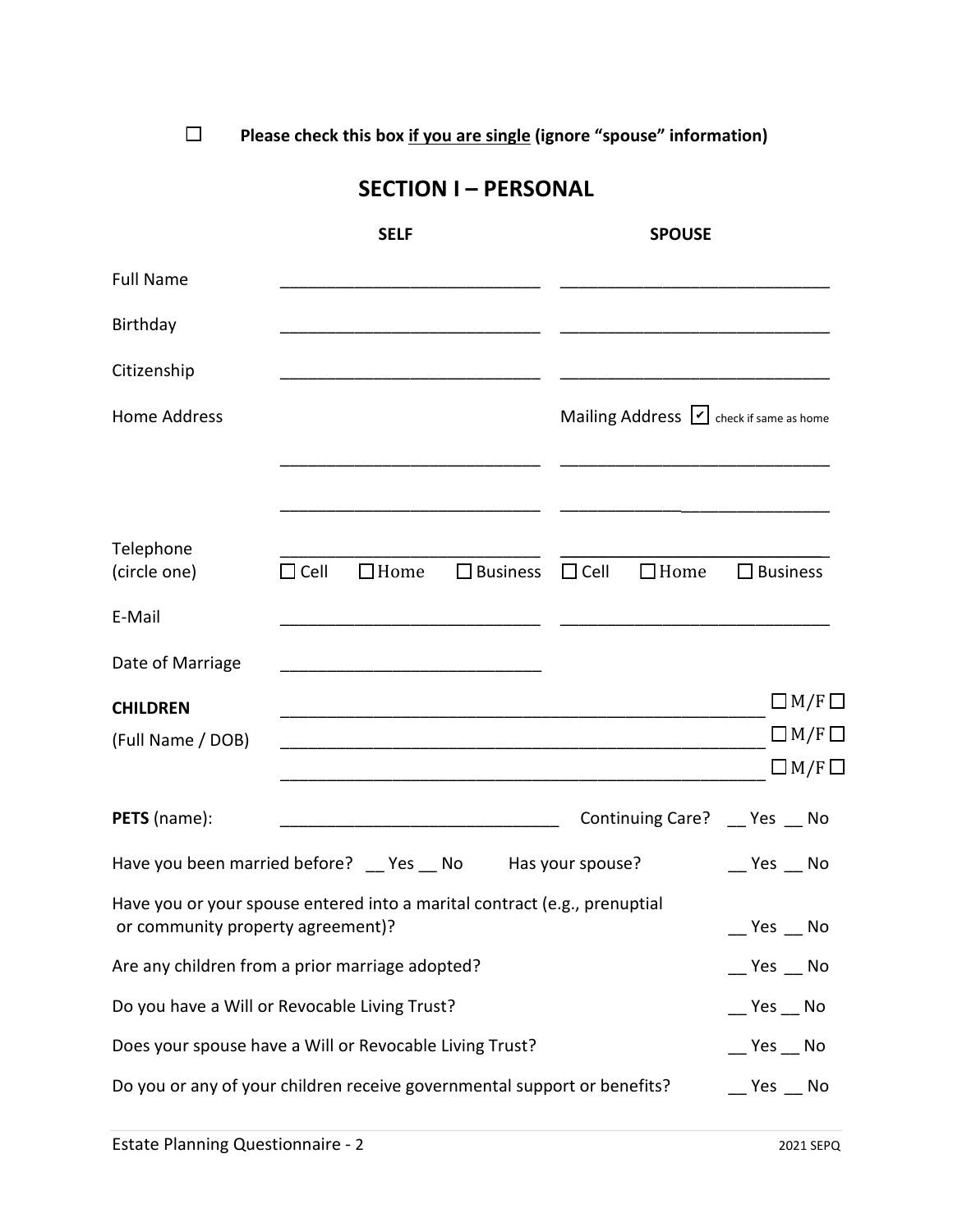## **SECTION II – ASSETS "Estimated Values"**

### **REAL ESTATE (e.g., Residence, Vacation Home, Vacant Land)**

| Description / Address                                              | Ownership | Loan Balance | Market Value |
|--------------------------------------------------------------------|-----------|--------------|--------------|
| li.e. Vacation Home - 123 Your Street<br>Ln, City, State, Zip Code |           |              |              |
|                                                                    |           |              |              |

#### **STOCKS, BONDS, MUTUAL FUNDS (not including retirement plans (e.g., IRAs) – see next page)**

| Description | Type | Ownership | Amount |
|-------------|------|-----------|--------|
|             |      |           |        |
|             |      |           |        |
|             |      |           |        |
|             |      |           |        |
|             |      |           |        |
|             |      |           |        |
|             |      |           |        |
|             |      |           |        |

### **MOTOR VEHICLES, BOATS, RVs, Etc.**

| Year | Туре | Loan Balance   Market Value |
|------|------|-----------------------------|
|      |      |                             |
|      |      |                             |
|      |      |                             |
|      |      |                             |
|      |      |                             |
|      |      |                             |

### **BANK & SAVINGS ACOUNTS**

(e.g., checking accounts ("CA"); savings accounts ("SA"); certificates of deposit ("CD"). Do not include retirement funds here, such as IRAs and 401(k)s.

| Institution | Type | Ownership | Balance |
|-------------|------|-----------|---------|
|             |      |           |         |
|             |      |           |         |
|             |      |           |         |
|             |      |           |         |
|             |      |           |         |
|             |      |           |         |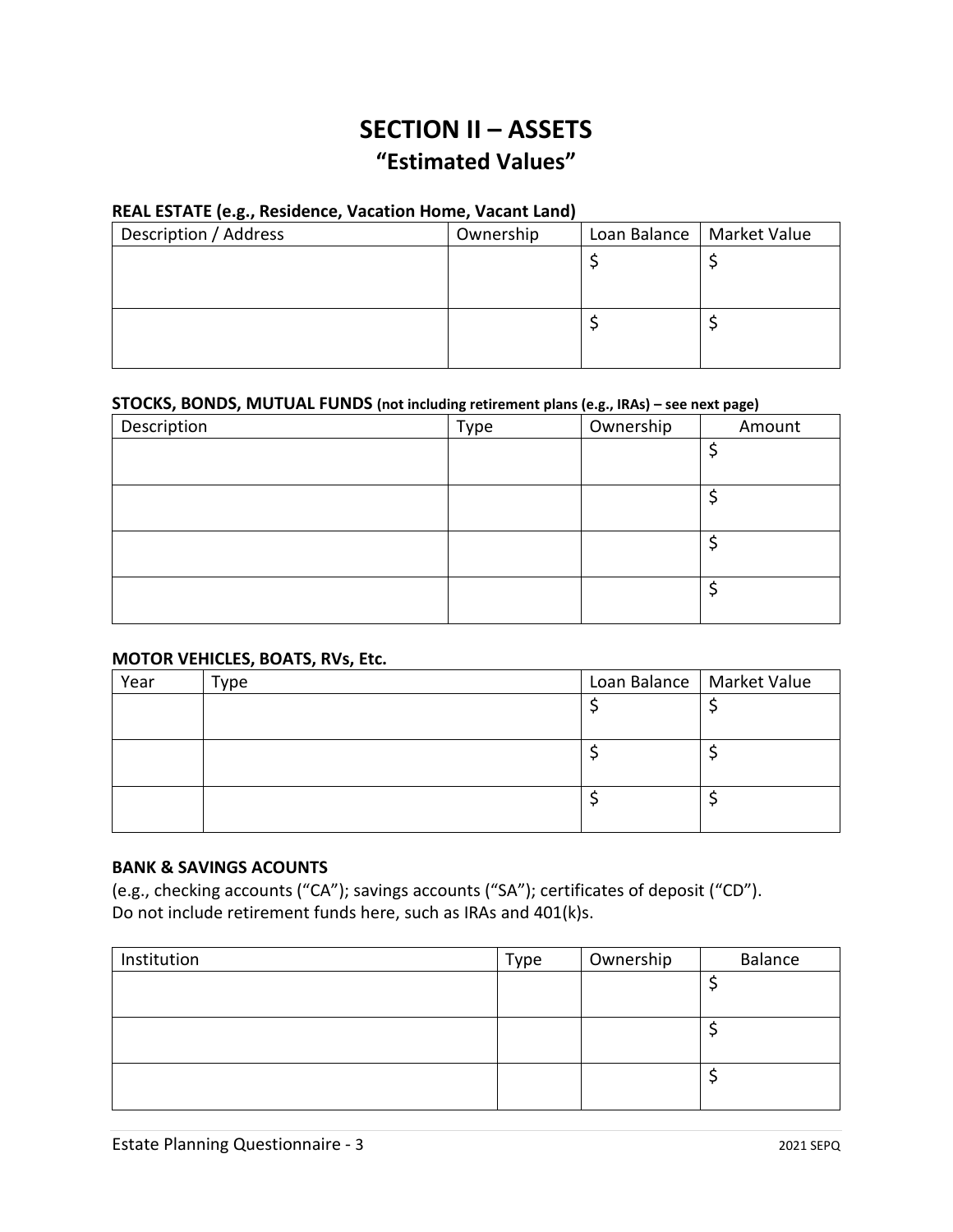| Institution | Type | Balance |  |  |
|-------------|------|---------|--|--|
|             |      |         |  |  |
|             |      |         |  |  |
|             |      |         |  |  |
|             |      |         |  |  |

### **RETIREMENT PLANS (e.g., profit sharing; IRA; SEP; 401(k); ROTH)**

#### **LIFE INSURANCE POLICIES AND ANNUITIES**

| Company: | Benefit Amount: \$ |
|----------|--------------------|
| Type:    | Cash Value: \$     |
| Insured: | Beneficiary:       |

| Company: | Benefit Amount: \$ |
|----------|--------------------|
| Type:    | Cash Value: \$     |
| Insured: | Beneficiary:       |

### **OTHER SIGNIFICANT "NON-BUSINESS" ASSETS**

Please give the approximate value of your other significant assets, such as furniture, antiques, paintings, silverware, jewelry, etc.

 $\zeta$ 

### **SECTION III - DESIGNATIONS**

### **(this Section identifies the individuals you trust to act on your behalf)**

### **PERSONAL REPRESENTATIVE ("PR")**

Please identify three personal representatives (the person who will administer the estate) in your order of preference. Your spouse is typically the first personal representative, but it is not required.

| <b>PR</b> | Self | Spouse |
|-----------|------|--------|
|           |      |        |
|           |      |        |
|           |      |        |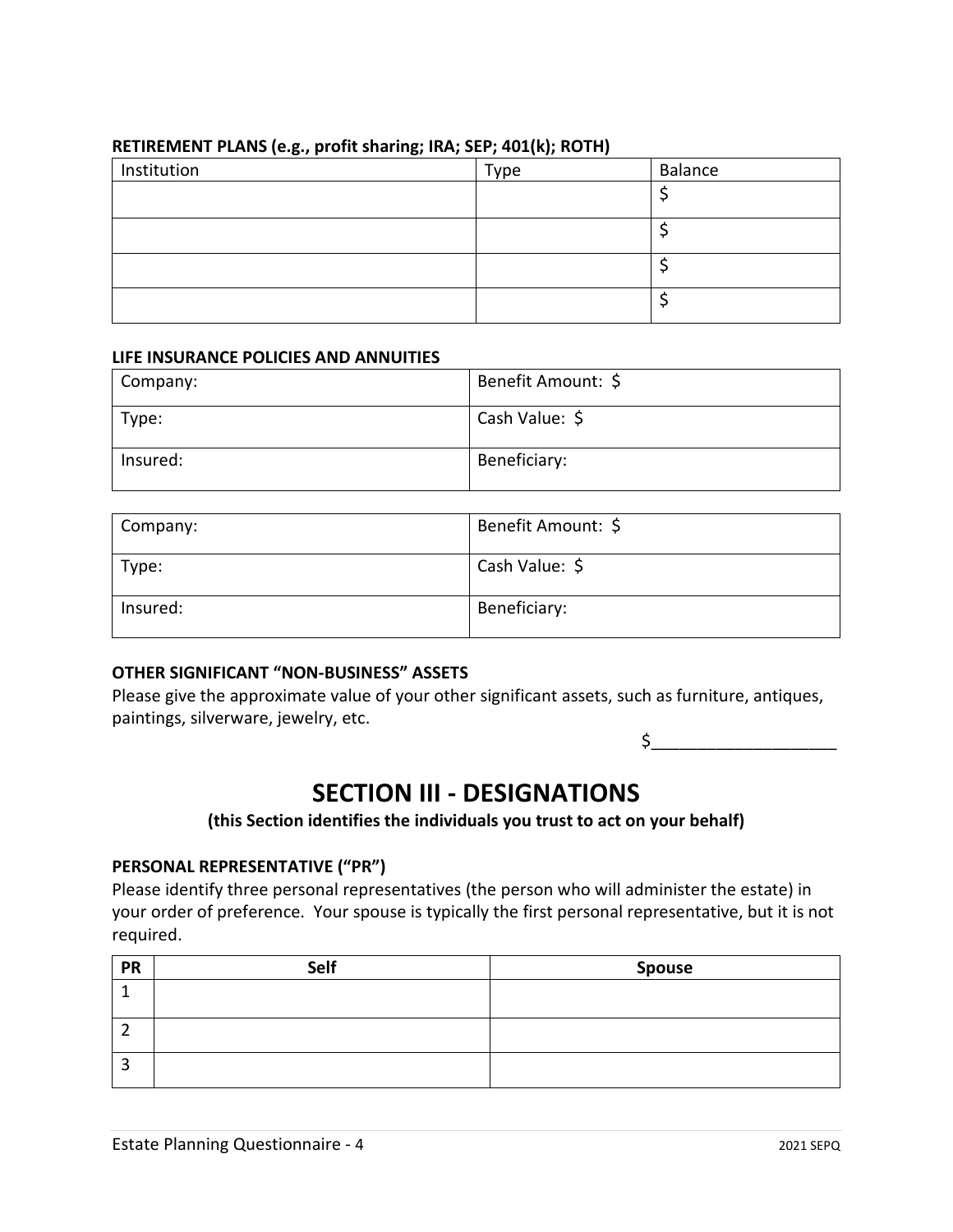### **TRUSTEE**

Please identify three trustees (the individual or entity designated to hold, manage and distribute assets placed in a trust) in your order of preference. Selected trustees often mirror the personal representatives identified above (e.g., your spouse is typically the first trustee, but it is not required).

| <b>TRUSTEE</b> | Self | <b>Spouse</b> |
|----------------|------|---------------|
|                |      |               |
|                |      |               |
|                |      |               |
|                |      |               |
| ∍<br>э         |      |               |
|                |      |               |

#### **GUARDIAN**

If you have children under 18 years of age, please identify three guardians in your order of preference.

| Guardian |  |
|----------|--|
|          |  |
|          |  |
|          |  |
|          |  |
|          |  |
|          |  |

### **GENERAL POWER OF ATTORNEY**

Please identify three agents in your order of preference (your spouse is typically the first agent, but it is not required). The General Durable Power of Attorney ("POA") allows you to appoint an individual (sometimes referred to as an "attorney-in-fact" or "agent") to make decisions and take actions on your behalf in the event you are incapacitated.

| <b>Agent</b> | Self | <b>Spouse</b> |
|--------------|------|---------------|
|              |      |               |
|              |      |               |
|              |      |               |
|              |      |               |
|              |      |               |
|              |      |               |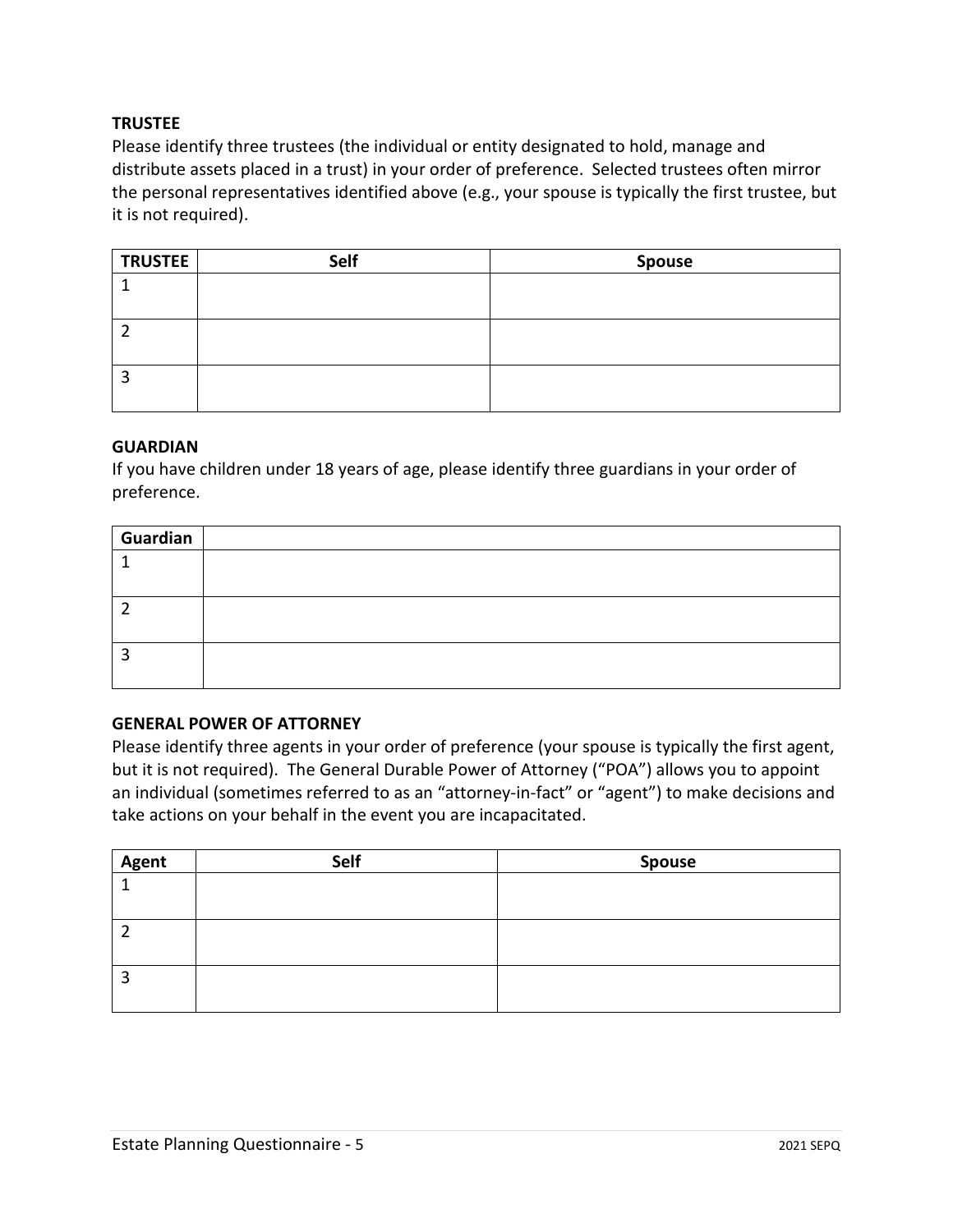### **HEALTH CARE**

Please identify three health care agents in your order of preference (your spouse is typically the first agent, but it is not required). Health Care includes: 1) a **Health Care POA** that allows your agent to make decisions regarding your medical treatment; 2) a **HIPAA Authorization** that authorizes your health care providers to share your health information with your Health Care Agent; and 3) an **Advance Health Care Directive (or Living Will)** that declines artificial life support in the event of an irreversible coma or imminent, incurable, and terminal condition.

| Agent * | Self | <b>Spouse</b> |
|---------|------|---------------|
|         |      |               |
|         |      |               |
|         |      |               |
|         |      |               |
| э       |      |               |
|         |      |               |

\*Please include address and phone number for any agent other than your spouse.

## **SECTION IV – BUSINESS**

### **(skip if you do not have a business)**

| FORM: (sole proprietorship, partnership, corporation, LLC, etc.) ___________________________________                                                |                                                          |  |  |
|-----------------------------------------------------------------------------------------------------------------------------------------------------|----------------------------------------------------------|--|--|
|                                                                                                                                                     |                                                          |  |  |
| <b>OWNERSHIP</b>                                                                                                                                    |                                                          |  |  |
| Percent owned by: You _______ % Spouse ______ % Children ______ % Others ______ %                                                                   |                                                          |  |  |
| Do you have a Buy-Sell or Redemption Agreement?<br>Is the buy-out funded with a life insurance policy?<br>Do you have a Family Limited Partnership? | $\mathcal{L}$ Yes $\mathcal{L}$ No<br>$Yes$ No<br>Yes No |  |  |
| <b>ESTIMATED VALUE</b>                                                                                                                              |                                                          |  |  |
| <b>ANNUAL NET EARNINGS</b>                                                                                                                          | $\sharp$                                                 |  |  |
|                                                                                                                                                     |                                                          |  |  |